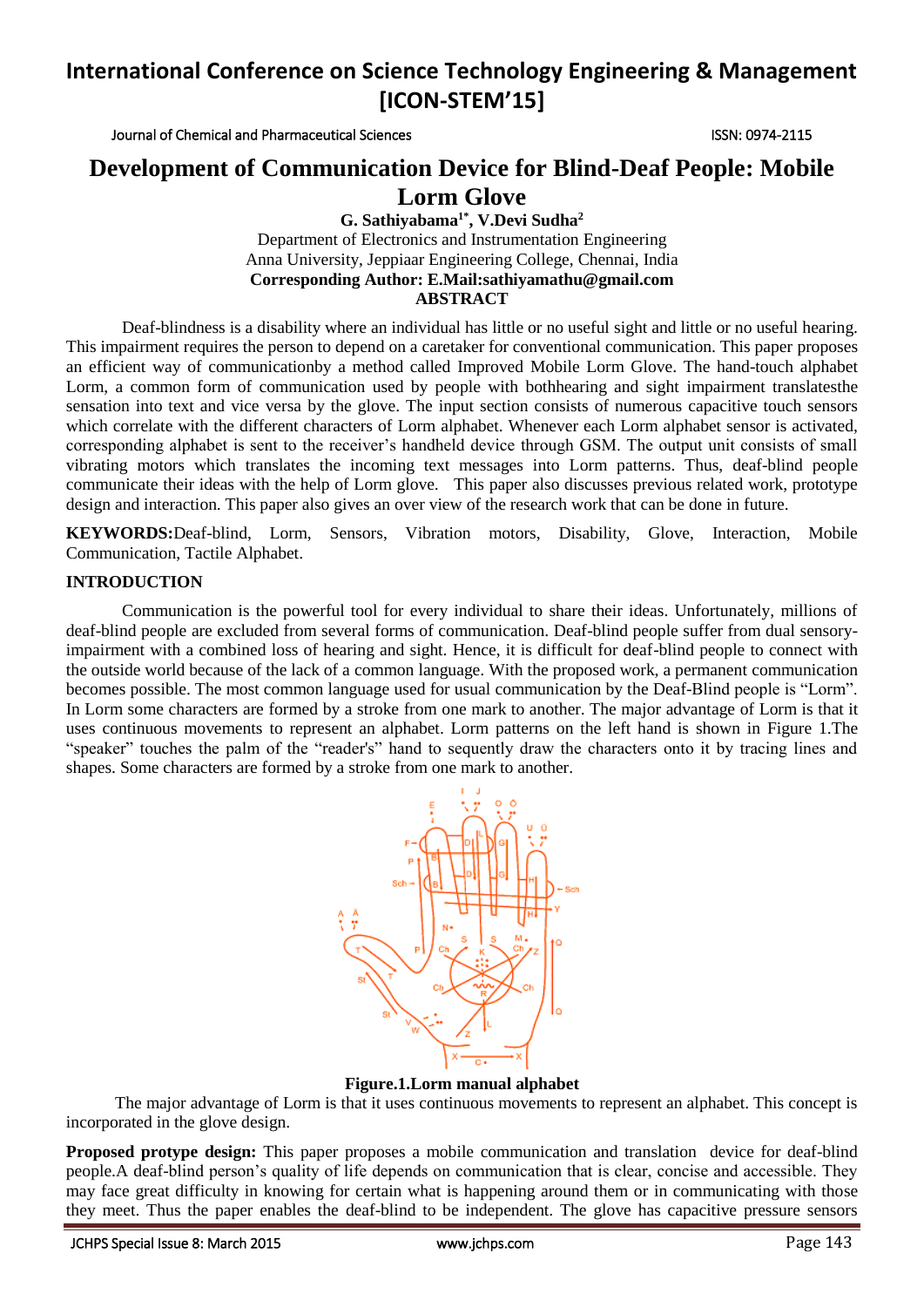### Journal of Chemical and Pharmaceutical Sciences **ISSN: 0974-2115**

which are located on the palm of the glove and vibration motors on the back. Position of sensors and motors is based on Lormpattern. With the help of sensor, deaf-blind user composes text messages in Lorm language. The deaf-blind user wears the Mobile Lorm Glove on the left hand and uses the tips of the fingers of the right hand to Lorm onto his or her own left hand to compose text messages. The left hand is to be open with its fingers slightly spread. Embedded 'C' coding is developed in microcontroller for sending and receiving messages. For each sensor being touched, microcontroller generates the corresponding code depending on the program. The data is transmitted from glove to the user's handheld deviceby meansof GSM and it is passed to the receiver's handheld device by SMS.

If the wearer of the Mobile Lorm Glove receives a text message, the message will be forwarded via GSM from his/her handheld device to the glove. Coin sized vibration motors located on the back of the glove allows the wearer to understand the incoming messages through vibrations. Bidirectional communication through sending and receiving messages enhances them to share their ideas. Mobile Lorm glove helps in parallel one-to-many communication for deaf-blind. As a result, it empowers deaf-blindpeople to engage with a broader spectrum of people, thus enhancing their independence.The fundamental objective of this paper is to design a portable embedded system and thereby to develop an economical and simple solution for the detection of finger movements through sign language and to device a reliable data acquiring method and signal conditioning.



**Figure.2.Block diagram of the Mobile Lorm Glove**

The hardware requirements for this project includesCapacitive touch sensors that serves as the input module, ARM microcontroller that obtains the input from the sensor and stores it, GSM module that allows the instantaneous transmission of text message stored in the microcontroller and vibrating motors serve as the output module through which the message is received by the Blind-Deaf person.The hardware used in this device is chosen with the factor of compactness and fluidity. Sensors are used as the major component and the transmission is done via ARM microcontroller and GSM.

The output module involves shaft less cylindrical motors. The Processor used here is ARM LPC2378 whose Clock Speed is 12 MHz, RAM capacity 60 Kilo bytes, ROM 512 Kilo bytes. The sensors used here are capacitive type touch sensors. Motors used are coin sized vibration motors and GSM Module enables wireless transmission of data. The input unit consists of a matrix of 35 fabric pressure sensors similarly as described in. 34 of the round shaped pressure sensors, which are 10mm in diameter, correlate with the different characters of the Lorm alphabet. The rectangular sensor located on the wrist of the glove is needed to signal the completion of an entered character. Figure 3. Positioning of the sensors (l), positioning of the vibrating motors (r). This sensor does not only differ in its shape and size, but also in its texture to clearly distinguish it from the other pressure sensors.

The capacitive sensors changes its electrical resistance undermechanical pressure. The predetermined pressure points can easily be traced along an embroidered tactile guidance system depicting the patterns of the Lorm alphabet.The output unit is defined by a matrix of 32 shaftless coinvibrating motors each with a diameter of 8mm, an operatingfrequency rangeof 200Hz and an operating voltage rangeof 3.3V designed for haptic(sense of touch) vibrating feedback functions inhandheld applications. Their location is again based on thepatterns of the Lorm alphabet (see Figure 2). They serve asdirect feedback for the input sensors and translate incomingtext messages into Lorm patterns.

Traditionally, the deaf-blind shows the palm of a hand to the "speaker", who uses the tips of his or her fingers to Lorm onto it. The deaf-blind user wears the Mobile Lorm Glove on the left hand and uses the tips of the fingers of the right hand to Lorm onto his or her own left hand to compose textmessages. The left hand is open with its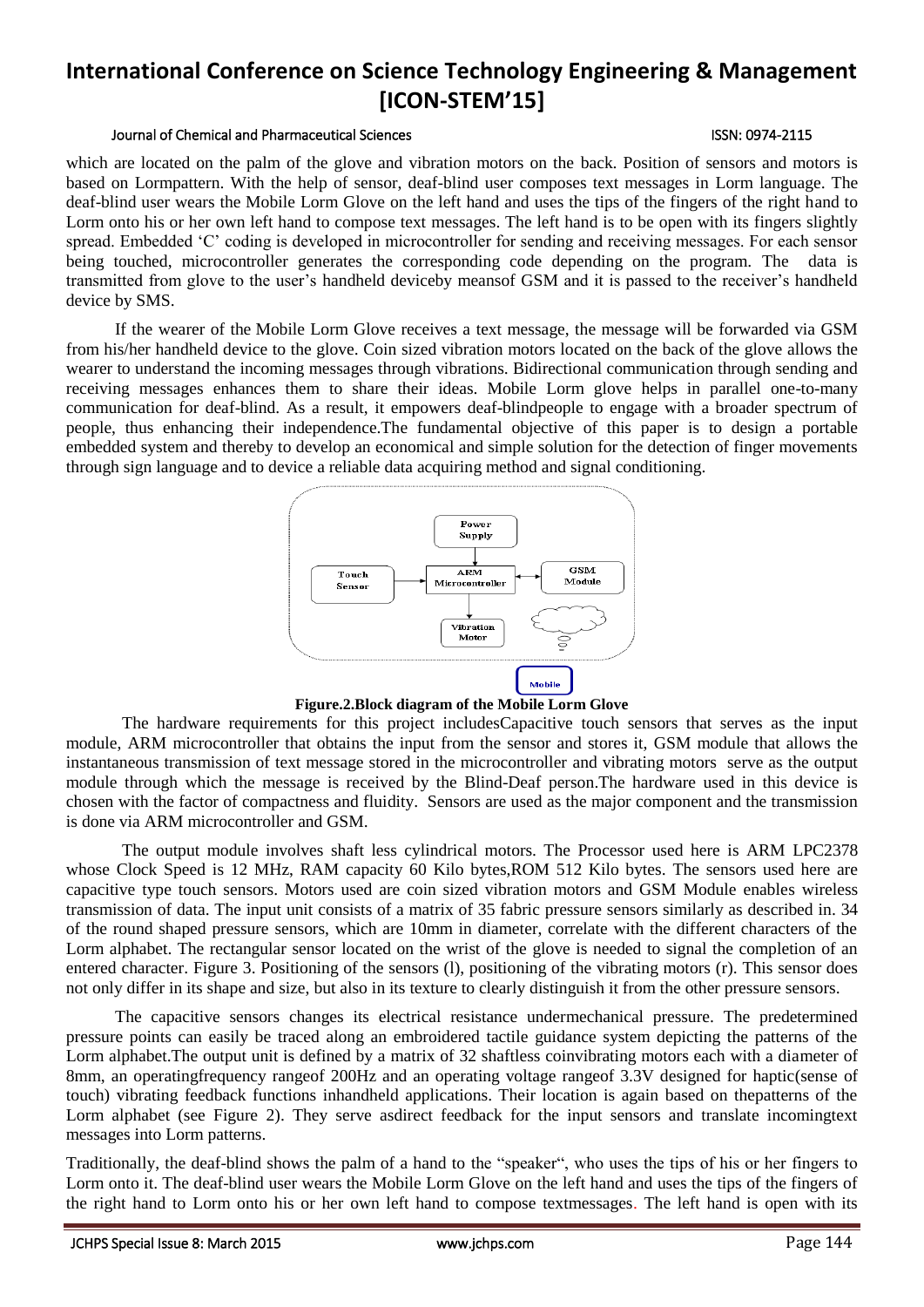### Journal of Chemical and Pharmaceutical Sciences ISSN: 0974-2115

fingers considerablyspread.The sampling of input data uses event triggered interruptsinitialized by the pressure sensors. The received data is thencompared with the entries in a look-up table. Each characteris then serialprocessed to the handheld of the user via a GSM module connection.



**Figure.3.The hardware prototype of the glove**

In traditional Lorm, individual characters are signalled by touching different touch marks. Some characters require single touch, some a second touch that follows at the same spot after the first one. In our participatory design sessions we discovered a significant difference regarding deaf-blind people's speed of lorming. Due to this individual speed it is not possible to use a time interval to distinguish between two different characters using the same touch mark. If the wearer of the Mobile Lorm Glove receives a text message, then it is forwarded to the glove from his or her handheld device through Bluetooth. Then it is translated into the Lorm alphabet. The incoming message is perceived by the user (loam glive wearer)by means of small vibrating motors. This process is carried out with help of control unit for each character and converted into a sequence. The motors are controlled by PWM signal.Sequence of program required to transmit and receive messages on the glove is explained. Figure .4.shows the flow chart of the working of the mobile communication device for deaf-blind people to send text messages.



**Figure.4.Flow chart of mobile Lorm glove**